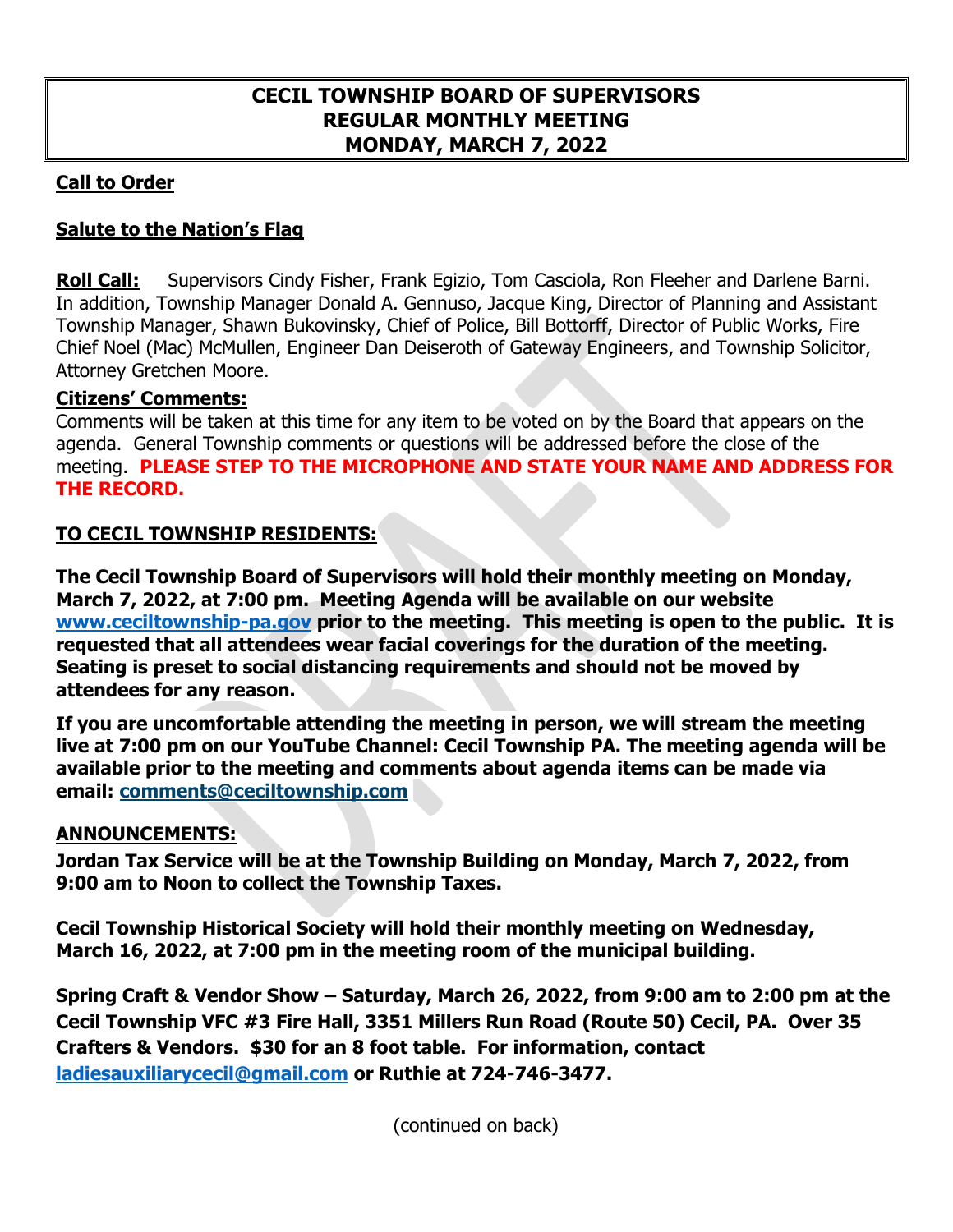## **ANNOUNCEMENTS: (continued)**

**The Cecil Township Parks & Recreation Board will sponsor an Easter Egg Hunt on Saturday, April 9, 2022, from 10:00 am to 1:00 pm. Registration form will be posted in Cecil Comm-UNITY Parks & Recreation page and on the Township's website. The event is open to Cecil Township residents ages 12 and under. Age groups will be assigned a start time, the start time will be indicated on the registration form.** 

**The Cecil Township Parks & Recreation Board will sponsor a Fishing Derby on Saturday, April 30, 2022, from 10:00 am to 1:00 pm. Event is open to Cecil Township residents only ages 3 to 12. Registration form will be posted in Cecil Comm-UNITY Parks & Recreation page and on the Township's website at the end of March. Please arrive between 9:30 am and 9:45 am to check in at the registration table near the concession stand. Information and instructions will be presented at 9:45 am; Derby starts at 10:00 am.**

### **DISCUSSION ITEMS:**

- 1. Review the request for local delivery by Minerd and Sons, Inc. along Baker Road.
- 2. Review the request for a stormwater consistency letter from the Cool Valley Consultant for their application for a Joint Permit.
- 3. Review the plan from PennDOT for the completion of stream restoration through the Township Park along Millers Run.
- 4. Discuss submitting an application for a LSA grant with no matching funds for a salt storage building at the Public Works Site along Klinger Road.
- 5. Review letter from Stewart Contracting regarding the Public Works Project.

## **RESOLUTIONS:**

 $#$   $_{-}$   $_{-}$ -2022 Consider setting a date for a Public Hearing regarding Rezoning Application #2021-0033 for Silvercreek. Location: Silvercreek Lane, McDonald. Requested change from R-1 Low Density to R-2 Medium Density Residential Zoning District. Applicant: Maronda Homes.

 $\#$   $_{\_}$   $_{\_}$  -2022 Consider Rezoning Application  $\#2021$ -0039 for 0 West End Drive. Location: West End Drive, McDonald. Requested change from R-3 Village Residential to C-1 General Commercial Zoning District. Applicants: Roland and Lynn Gaglia. The Planning Commission recommended approval on December 12, 2021.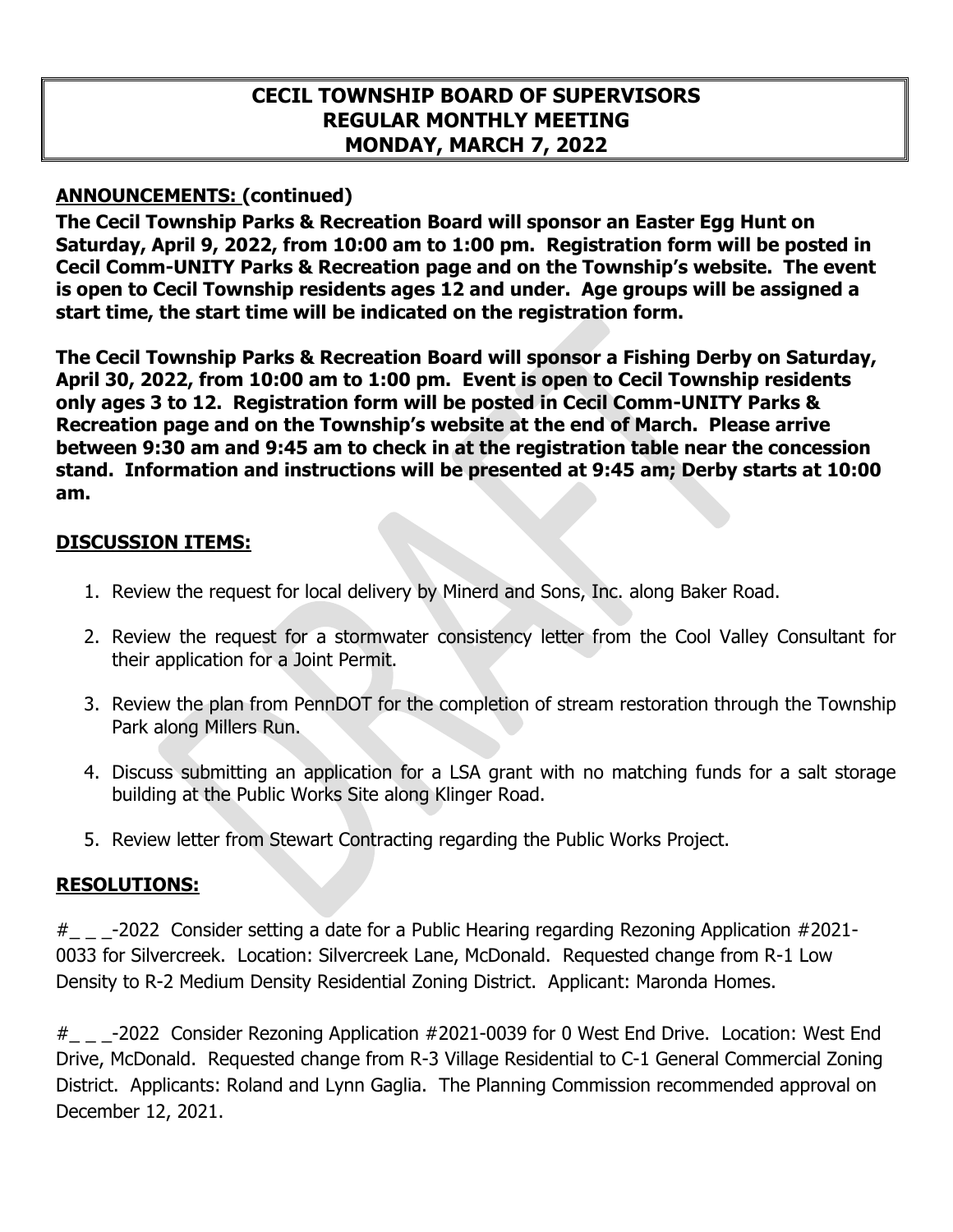# **RESOLUTIONS: (continued)**

 $\#$   $_{\_}$   $_{\_}$  -2022 Consider Conditional Use Application  $\#2022$ -0002, for new home construction at 21 Muse-Bishop Rd. Canonsburg, in the C-2 Convenience Commercial Zoning District. Applicant: Robert Mikulski. The Planning Commission recommended approval on February 17, 2022.

 $\#$   $_{\_}$   $_{\_}$  -2022 Consider adopting the standard DEP Resolution for the Sewage Facilities Planning Module for the Elish Plan of Lots. This planning module proposes on-lot sewage servicing 2 residential lots, and has been approved by the Washington County Sewage Council. Location: Tarr Heights Dr. Canonsburg, R-2 Medium Density Residential Zoning District. Applicant: George Elish.

#\_ \_ \_-2022 Consider the Cecil Township Planning and Zoning 2021 Annual Report. The report received Planning Commission approval on February 17, 2022.

 $\#$   $_{\_}$   $_{\_}$  -2022 Consider the approval of the development agreement for grading between SPB Holdings, LLC, and Cecil Township.

 $#_{\_ \_ \_}$  -2022 Consider authorizing the bidding of the Montour Trail Connection to Reserve Drive.

#\_ \_ \_-2022 Consider awarding the Coleman Road Retaining Wall Project to Slusarczyk Excavating, LLC in the amount of \$90,780.

#\_ \_ \_-2022 Consider adopting the standard resolution for submission of an LSA grant for the construction of a salt storage building at the Public Works site along Klinger Road.

 $\#$   $_{\sim}$   $_{\sim}$  -2022 Consider Ordinance  $\#$ 2-2022, an Ordinance modifying the UDO by deleting and replacing sign regulations.

 $#$   $_{-}$  -2022 Consider a contract with Bulldog Tree Service in the amount of \$16,875 for the removal of four (4) trees affecting vehicle traffic on North DePaoli Road.

 $#$   $_{-}$   $_{-}$ -2022 Consider a one (1) year contract with Fairfield Landscaping for turf applications at the three (3) fields of Klinger Park at a cost of \$11,427.50.

 $\#$   $_{\_}$   $_{\_}$   $_{\_}$   $\sim$  2022 Consider authorizing the solicitor to file lawsuit related to termination of Klinger Park License Agreement, if a settlement agreement cannot be reached.

#\_ \_ \_-2022 Consider award of bid for 2015 Ford Explorer to Robert Simonelli in the amount of \$4,102.

(continued on back)